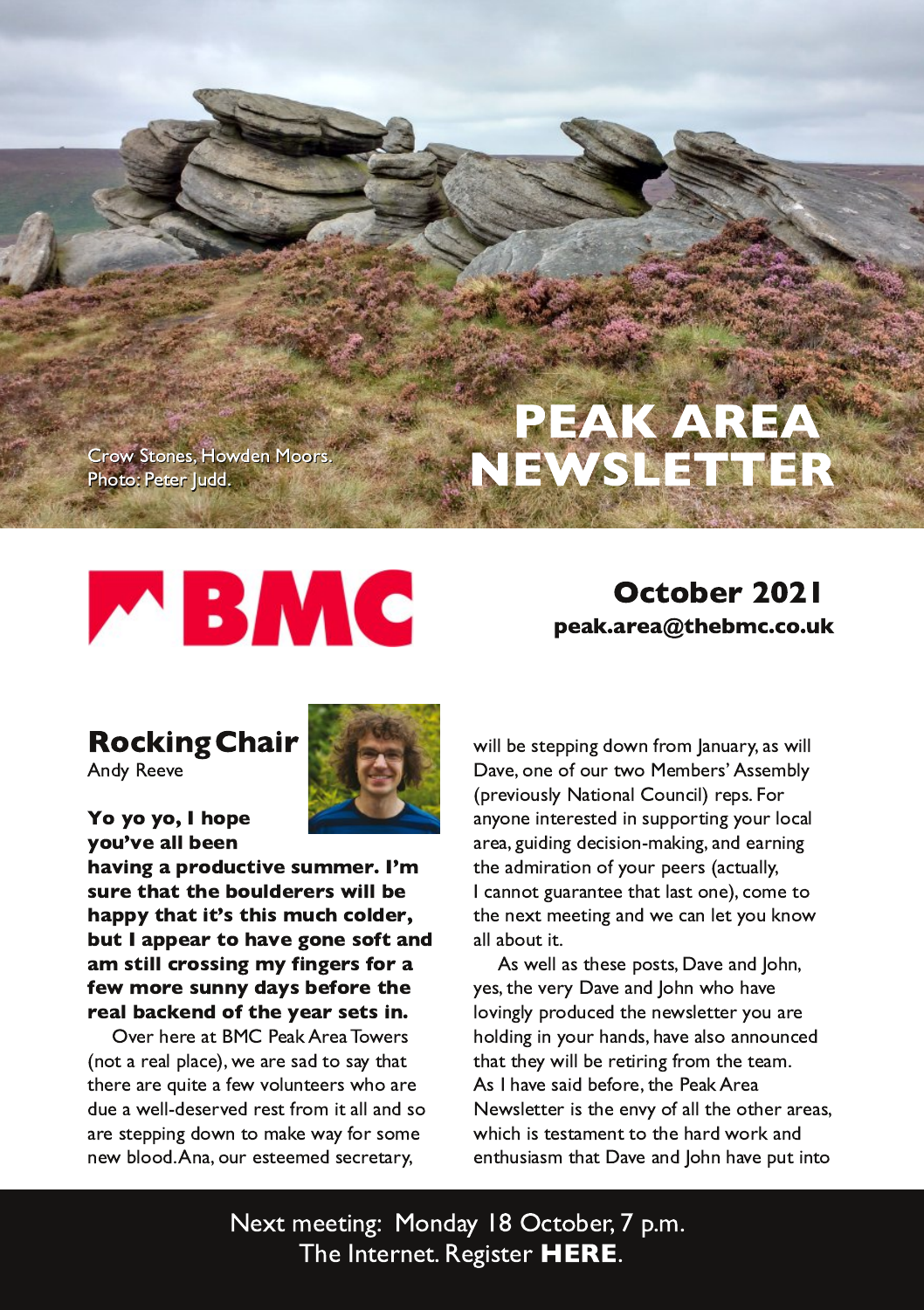it. Anyone who would like to take over the reins for the newsletter or writing the Peak climbing news and gossip column, please do get in touch  $-$  this is definitely a good opportunity for anyone wanting to contribute to the local area, gain experience with the graphics side of things, and write a regular column whose main focus is mocking someone who has been trying to climb the same route for the past twelve years.

Onwards, the next meeting is again on Zoom. Yet hopefully the one after lanuary's local AGM - will be in-person. More news on that when we know

Until then ... Andy

# **Access News**

Henry Folkard

#### What are the key improvements for access you would like to see, and, just as important, can you do anything about it?

For climbers, most crag access is OK, though there may be recurrent problems in some old limestone quarries where no formal agreement to climb, or place bolts, exists. While requests to formalise access are met, more often than not, with outright refusal to grant access, low-key discreet access tends to go under the radar so long as there are no parking problems or incidents of bad behaviour. It is perhaps a bit of a grey area, but grey areas are better than bans. There are also problems round Matlock (and possibly elsewhere too) where venues are lost to housing or commercial development, the latest being Lorry Park. The BMC is writing to the developers to see if any accommodation is possible.

For bouldering, new venues are often on privately owned land, with no right of access, and often no parking either. Again, low-key discreet activity can go unchallenged, but visibility leads to vulnerability, and once there is a perception (which may or may not be real) that what is going on has become a nuisance, the shutters go up and private landowners will just say 'No' and refuse even to discuss.

Then for hill walkers, I guess we all know of particular places where something quite simple would vastly improve matters significantly by facilitating links or addressing safety issues. Some such places where I would like to see improvements of this nature include the trig point on Sheen Hill, a link between Wardlow Hey and Longstone Edge, Conies Dale, Hazelbadge and Linen Dale where the are road safety issues, and quite a few more. Over the years, national park access officers have tried to negotiate improvements, at our request, and through Local Access Forums, often on the back of a Stewardship scheme, and often with no success at all. Now there may be another opportunity through a DEFRA scheme called FIPL. Never mind the detail for now, but the key is that requests for funding for access and conservation improvements have to come from landowners (not just farmers), but that if a landowner can cite a joint approach with recreation users, a collaborative application between the two would stand a very strong chance of success. So, if you have any suggestions, get in touch with your local BMC access rep, or go through Rob Dyer in the BMC Office, and we will try and take things forward for you in conjunction with the relevant access authority.

The public inquiry into the infamous Midhope Moor plastic matting has happened virtually, and the BMC made written representation, but at the time of writing no decision has yet been announced. On Cut Gate, which the matting crosses,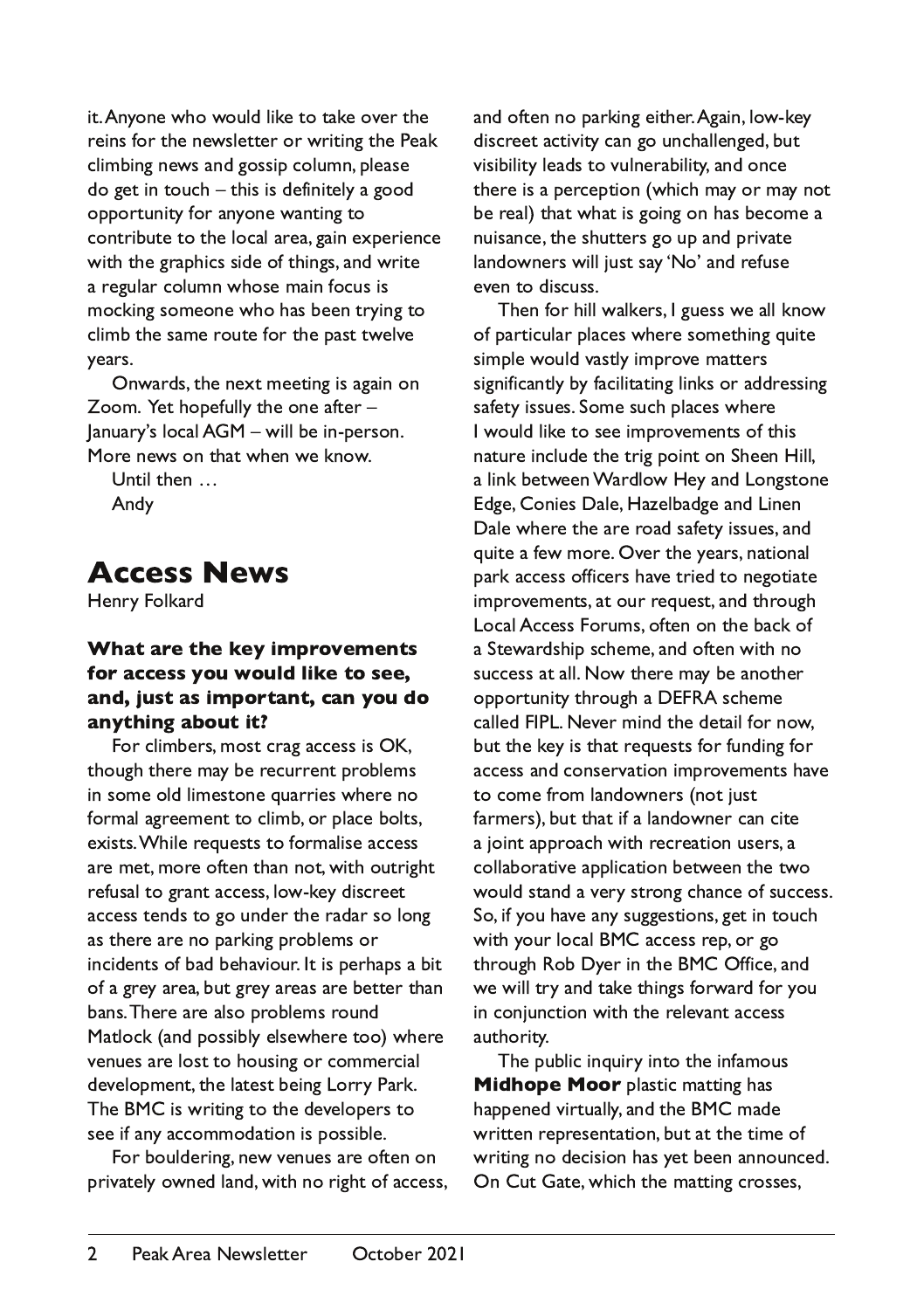there is good news in that National Trust and others have found limited funding for some additional improvements where Mend Our Mountains funding did not go quite far enough to do everything that really needed doing.

The BMC also made representation regarding what is now called the A57 Link Road, essentially between the M62 and Glossop. We did not comment specifically on the detail of the scheme where it falls outside the national park boundary, and acknowledged there is a real traffic problem thereabouts, but did say that we thought one inevitable consequence of the scheme could be adverse impact on the Snake Pass and the A628 in respect of tranquillity. wildlife, north-to-south walking routes, carbon release, parking and landscape. We were not confident that the proposals adequately addressed these issues which must be an integral consideration in the overall scheme. Making comment at this stage on aspects we would like to ensure the inspector would consider in the public inquiry does not commit us to doing anything further, but does secure the right to make future representation if we want to. Had we not made initial representation now we would have forfeited any such right.

Following reports of loose rock at the top of Froggatt Pinnacle, one of our access reps checked it out and has reported to the Eastern Moors Partnership that he found nothing that represented a safety concern.

Though little has been said recently about proposals to reinstate the Matlock to Buxton rail link through the Wye Valley and along the Monsal Trail, the Manchester and East Midlands Rail Action Partnership have continued to develop their plans to do this. Planners at the Peak District National Park Authority have recently reiterated their view that the reinstatement of trains there would be

unacceptable. For any such scheme to go ahead there would have to be over-riding strategic need at national and local levels, and facilities as attractive and popular as the Monsal Trail would have to be created elsewhere without detrimental environmental and landscape impact.

Discussion at a recent Sheffield Moors Partnership meeting suggested that the deluge of visitors to the national park during the Covid crisis had subsided, and where counts had been taken it suggested that, apart from some well-known honey pot venues, activity was probably at a lower level than before the crisis. This is ironic because we seem to be seeing an increase in restrictions of one sort or another - wild camping and parking at Redmires and Stanage being just some examples  $-$  to meet a crisis which has actually gone away. Neither have we seen any removal of the excess of double yellow lines all over the place that were introduced as 'temporary' measures and have only served to move the problem a little way down the road. On wild camping, we think that in the Peak at least you should not have a problem if you are a genuine wild camper, some distance away from a road or habitation, don't have a dog, don't leave any trace of your stay, and above all do not light a fire. That last point bears repetition: do not light fires, anywhere, ever.

Beavers have been mentioned in previous newsletters. I don't think beavers will be introduced in the Burbage Valley, something that was being considered once, but what could happen somewhere else is not necessarily clear cut. I use the word 'could' advisedly.

Wild swimming has become increasingly popular, with stories of Yorkshire Water (and others) employing bouncer-type gentlemen to throw respectable ladies of advancing years who have been happily and quietly wild swimming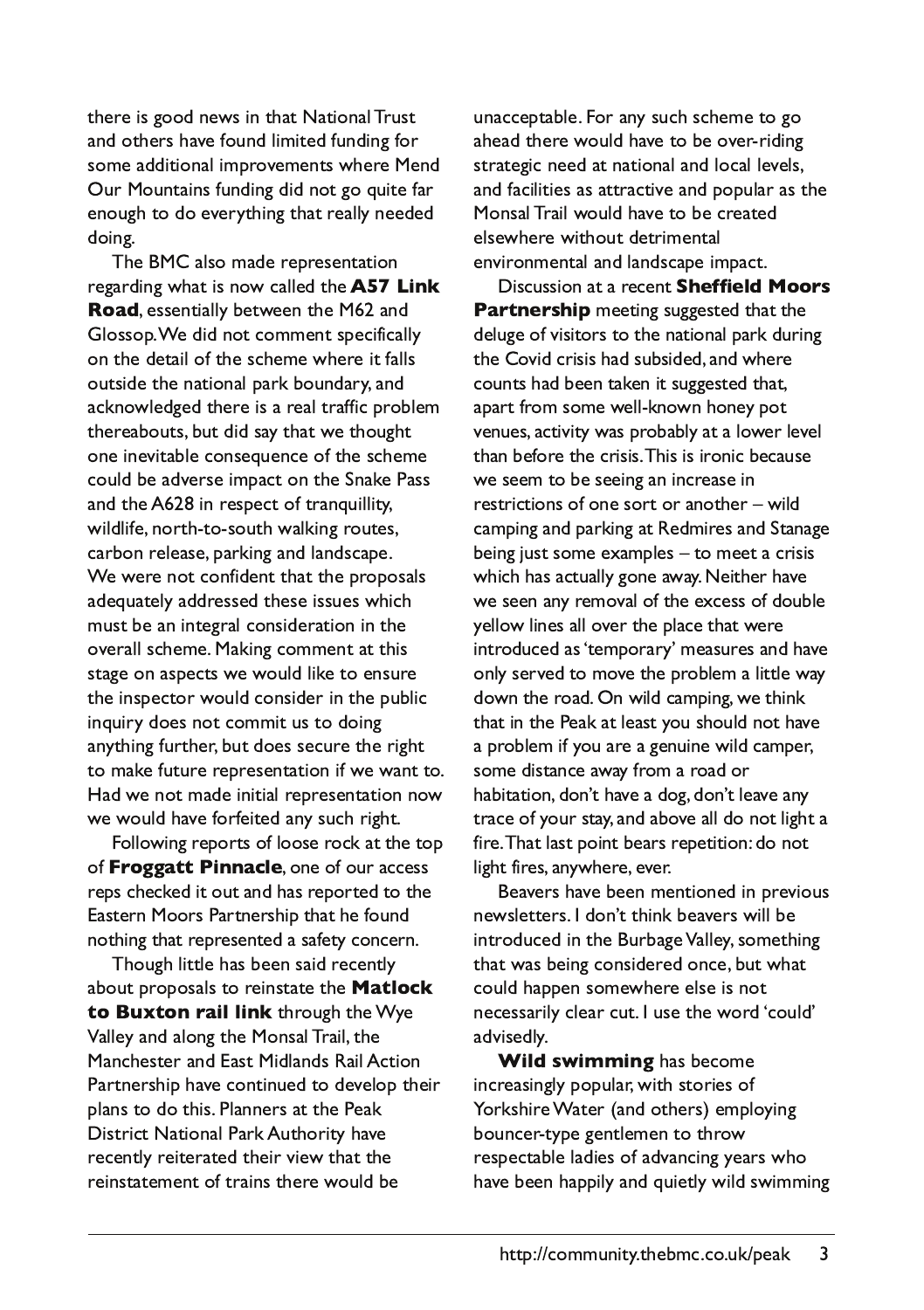for decades off their land, and 133 people wild swimming at Barbrook Reservoir one  $day - to$  the doubtless unintended detriment of golden ringed dragonflies and water voles. Wild swimming does present a genuinely difficult issue for landowners. That said. finding ways of enabling people to enjoy outdoor recreation, which is in itself entirely a good thing, can provide a better way forward that imposing new, and often kneeierk, restriction, So. I will finish this newsletter where I came in: discreet low-key activity as often as not goes under the radar in a kind of grey area. But volumes, bad behaviour, parking and visibility make the activity vulnerable.

That's it for now.

# **Hill Walking News**

Peter Judd, Austin Knott & Vikki Hughes

### **Annual Report**

Over the last year your area hill walking volunteers Austin. Vikki and Peter have: organised three area walks (two done, one  $to$   $go$  – read on for more details); organised one conservation volunteering opportunity (with National Trust): inspected, reported on and given feedback to the project managers about the long-awaited delivery of our area's two Mend Our Mountains 2 path repair tasks; responded to the Swan and Lymer Rakes consultation; provided hill walking advice/support to our area access reps (including helping with our submission to the Midhope plastic matting public inquiry); given reports and been available to answer questions at each area meeting. In the coming year we hope to do more along those lines and would welcome the involvement of other members keen to lend a hand.

### Area Walk Report: Shutlingsloe and Tegg's Nose

Our second area walk of the year took place in August and was the consequence of a kind offer from BMC member Michelle Martin, who'd attended our Hayfield walk earlier in the year, to take us around one of her regular walks that straddles the western Peak park boundary. Another good turnout saw 16 of us enjoy a mostly fine and sometimes sunny day exploring two mini hills that both offered good views. Our walks have been well attended this year, offering a good opportunity to socialise and network while also encouraging one or two new people to join/re-join the BMC, which is nice. We're very grateful to Michelle for offering her walk, and to David Eaton who assisted Peter and Michelle in looking after the party. If you, like Michelle, have a good idea for an interesting future area walk, and you are willing to share in leading it too, then your area hill walking reps would be very interested in hearing from you.

#### Conservation Volunteering Day: **Invasive Species Removal**

Two years ago we organised a very well attended volunteering day with National Trust, planting sphagnum moss up on Ronksley Moor. This year, National Trust, having completed their sphagnum planting for the present, asked for our help with another moorland conservation task: removing Sitka spruce saplings that have widely self-seeded on the moor tops adjacent to the A57 Snake Pass. Wind-borne seed carries from the Forestry England plantations that border the Snake in its upper reaches resulting in a rash of such saplings appearing on top of the peat banks that make up these moor tops. Sitka Spruce, a non-native tree incidentally, once established, both sucks water from the peat, drying it out, and also shades out light,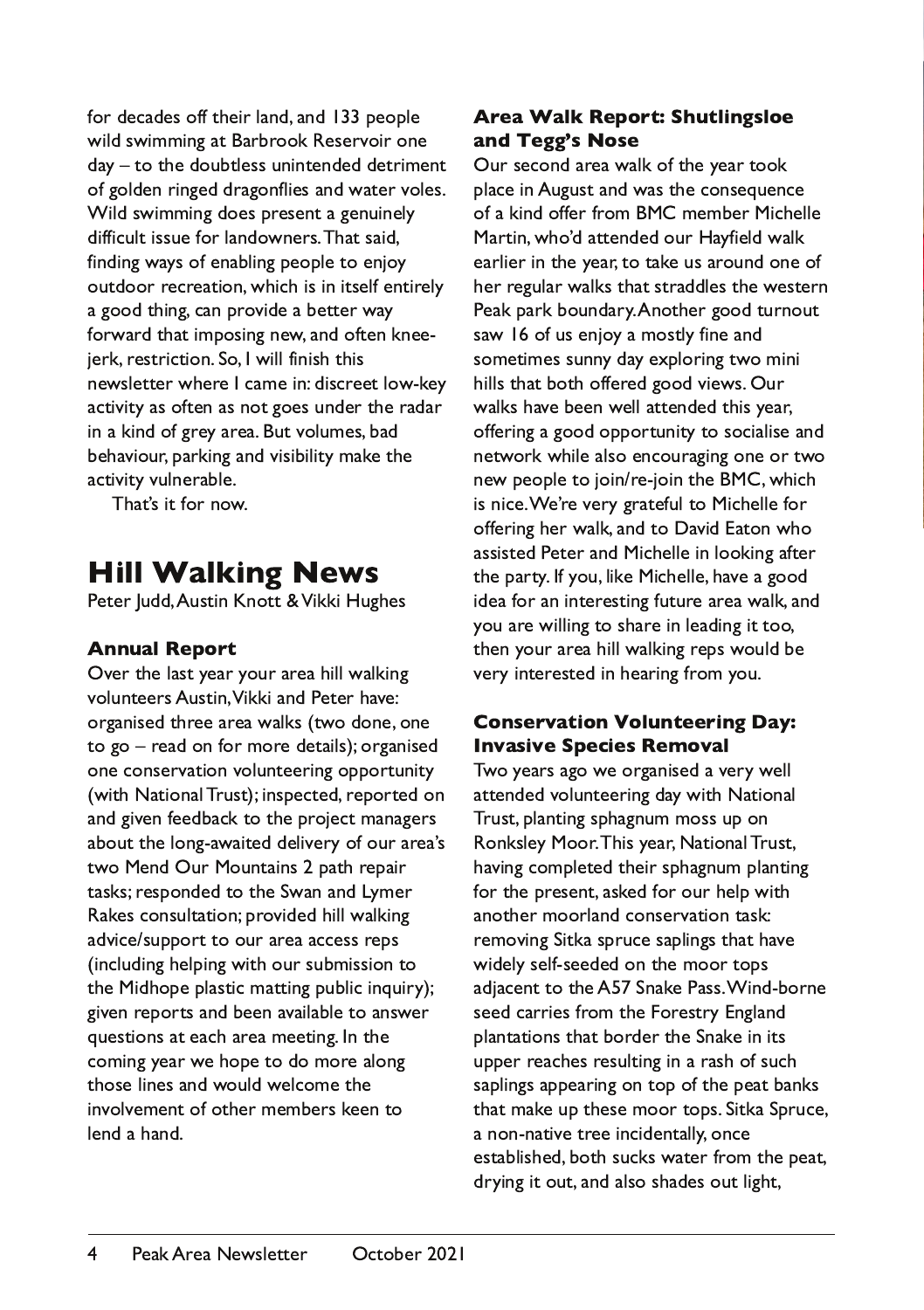(7B9/ A>@C13 @3; =D/ : E7B6 B63 \$ /B7=</ :)@CAB &6=B= &3B3@C22

>@3D3<B7<5 =B63@>:/ <BAE6716 E=C:2 =B63@E7A3 1=<B@70CB3B= B63 D353B/B7=< ; /B B6/B>@=B31BAB63 >3/B4@=; 3@=A7=< 4@=; 5@=E7<503:=E =B6 B63A3 /BB@70CB3A/@3 1=<B@/@GB= B63 7<B3@3ABA=463/:B6G0:/<93B  $0=5/\sqrt{7}$ ADB:  $@3 \times =1975$ C  $1/\sqrt{0}=$ 63<13 1=<B@70CB&5 B= B63 4756B/5/7<br/>c4B1:7 /B3 16/<53 A= B63A3B@33A6/D3 5=BB= 5= \$ 7<3 3<B6CA7/AB71D=:C<B33@A / ; 7F=4 # /<2  $# = G(B \times)$  @  $KZ5$ ; 3; 03 @  $#Z32 \$ @/<53@A! /7B/<2 /; 3A=< / AC@>@7A7<5:G2@G /<2 AC<<G:/B3 /CBC; < 2/GB= @3; =D3 /A; /<G  $(TB)/A > K5A/AE31 = C249$ ; B63;  $==@A$ /28/13<BB= 7@163< :=C56 ) 63 3F13::3<B E3/B63@/<2 3/53@>/@B717>/<BA; 3/<B 1=<A23@0:3>@5@AAE/A; /23 7< >C:7<5 =CB/<2 16=>>7<52=E<B63A3A; /:: /<2 A=; 3 <=BA= A; /:: B@33A\$ 3D3@B63:3AAB63@3 /@3 >:3<BG; =@3 C>B63@3B6/BAB7:: <332 B= 1=; 3 =CB! /7B/<2 /; 3AE3@3 D3@G>:3/A32 E7B6 B63 >@=5@3AA; /23 /<2 3F>@3AA32 B637@A7<13@3  $BB/3AB=$  /::  $E6=121B93<$   $\rightarrow$  ( $B.3M:=-940$ ) ;  $=$  @ $=$ > $=$  @B $<$ RBAB=  $=$  48 @D@63 @ =11/A=</: 1=<A3@DB=<D=:C<B33@<5 =>>=@BC<7B73A7< B63 <3FB ; =<B6A

# 6) 53 /4- % ' 21

/D7<5 D7A7B32 B63 /@9 &3/ 9 / <2 63A67@3 &3/ 9 7AB@71BB67AG3/@=C@<3FBE/ :9 =< %1B=03@ B/ 93ACAB= B63, 67B3 & 3/9 E7B6 / 17@1C7BB6/BD7A7BA0=B6 3@0GA67@3 / < 2 (B44= @24677@ / < 2 E3M: 03 D7A7B7<5 B63 03AB:7; 3AB=<3 >/D3; 3<B7< B63 / @3/ BMA/ B<sub>3</sub><; 73 E/:9 AB @B245 4@e; /@B25B=< 6=;  $3 = 4B63$  %:2 633A3 (6=>) 63 $@/@3$ >:3<BG=41/ 43A/ <2 >C0AB6/B; /G; / 93 / < 723/ : :=1/B7=< 4=@/ >=ABE/ :9 230@734 # 3; 03@A/ <2 4@73<2A/@3 E3:1=; 3 A= 74 G=CM2 :793 B= 8=7< B63 E/:9 A7 >:G1:719 63@3  $=$  =  $=$  +<+4: (8/: + ) 5 ; 1 +

B= [@357AB3@G=C@7<B3@3AB/](www.eventbrite.co.uk/e/167957875527) <2 @3137D3  $23B7A/0=CBB3AB$  @B7:5 :=1/B7=</<2 B7 3 :B3@</B7D3:G1=<B/ 1B=<3 =4G=C@/@3/ 67::  $E/$ :97 $5$  @ $\triangleright$ A

6BB> 1=; ; C<7BGB630; 11= C9 >3/ 9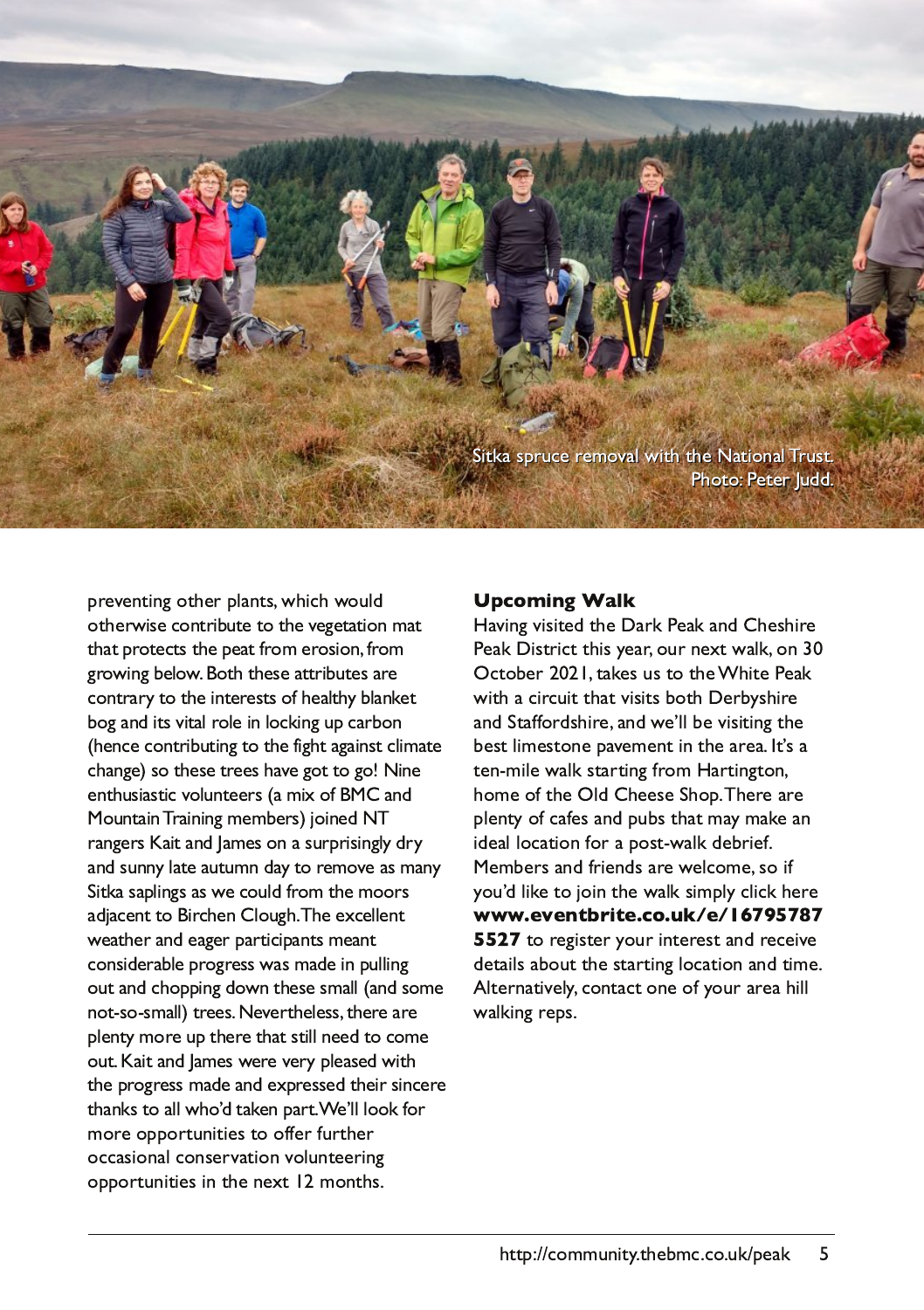

## **Climbing News & Gossip**

Dave Parry

As you will probably have read, if you follow the usual convention of reading from left to right and starting at the first page of a document, this is the last one of these I'll be writing. Those who jump straight in to this bit without having read the chair's intro are going to be a bit confused - I make no apologies. You can't just expect to turn up and read the best bit first and not have occasional consequences. It's like putting a classic album on and skipping straight to the singles - you must listen to the whole thing from start to finish, whether you like the other tracks or not.

Anyway, I had always said that the day I stopped getting the butterflies before pulling out the laptop to write a scathingly sarcastic appraisal of a Mike Adams problem

somewhere near Doncaster would be the day I jacked it in. It's been a rollercoaster ride, but deep down I knew that the visceral thrill of scraping forums and Instagram for content might fade after a while. Better to go out at the top of your game, like Malc, rather than plough on for decades hoping to miraculously surpass previous glories against all odds, like Neil Gresham.

OK, let's get the limestone out of the way: Michael Bate has done a route linking 32 into 42 on the Cornice, Named Hitchhiker, it gets F8b+. Expect undercuts. Should have called it 37. Shirley?

While we're on limestone bolt routes. I will give a huge hat tip (I'm thinking Stetson or sombrero) to the Barbara Cartland of new routes, Gary Gibson. In case you missed this statistical milestone, Gary has recently notched up his 5,000th new route. A remarkable achievement, for a number of reasons. I can't really get my head around 5,000 new routes. And even if not every one is a three-star classic, then statistically some of them are bound to be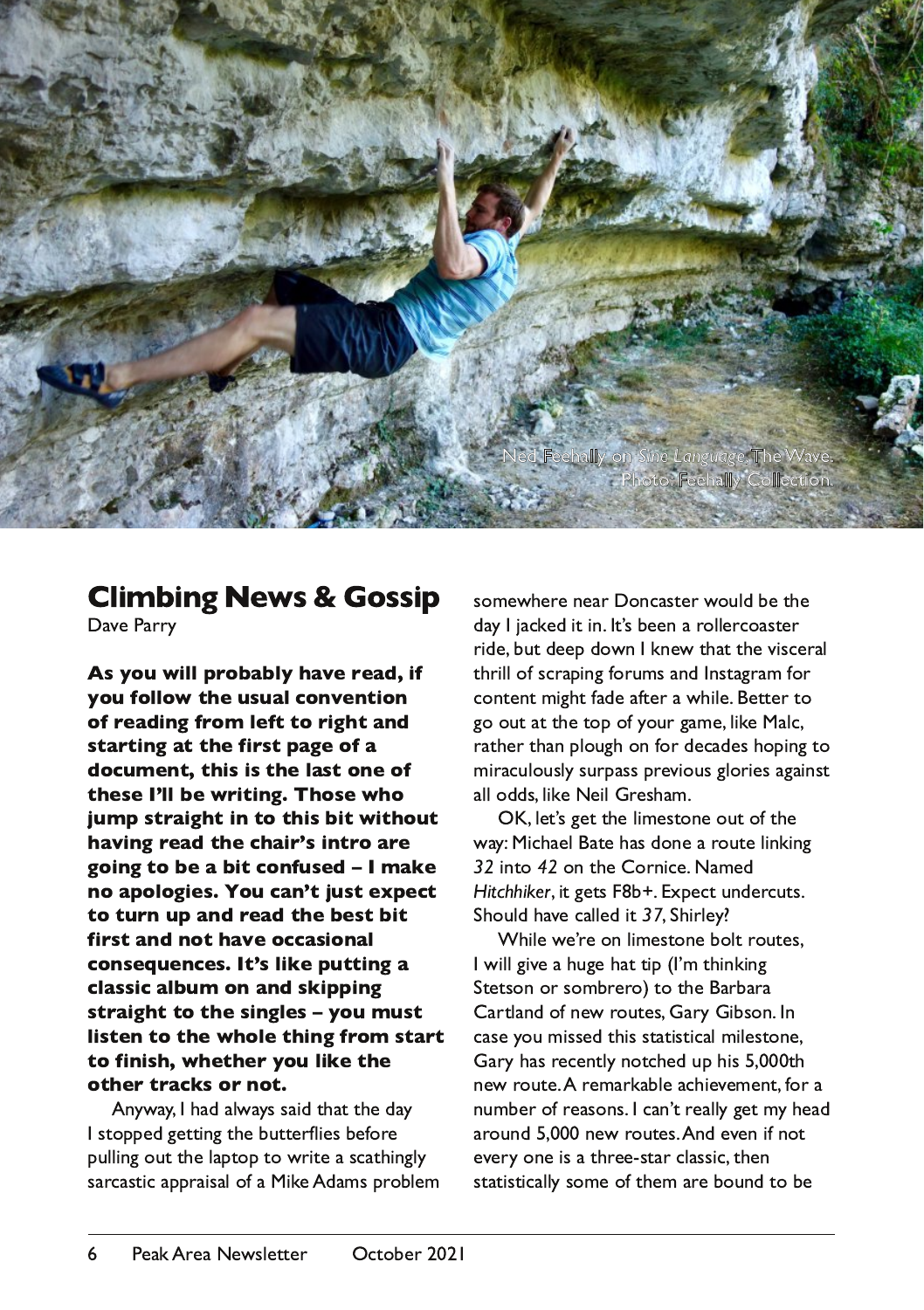alright. How long before we're reporting 6,000? Nice one, Gary, and I mean that as sincerely as the jaded persona I inhabit when writing these columns permits.

At the other end of the quantity-todifficulty continuum, recently published training book supremo Ned Feehally has done a Font 8c at The Wave. Sine Language is a standing start (LH on a two-finger gaston, RH pinch) and climbs along rightwards into The Ramp. I have to say this does look monster. At the same crag he's added a Font 8b on the right side: Ground Wave has a low start into a hard undercut move, before finishing through the main traverse line.

Also at the Wave  $-$  which has been in good condition late summer - Ion Fullwood has added a low start to the left of Dan's Groove, with two alternative finishes: one up /ames/Ned's Problem at a reported Font 7c+ called Wave Mechanics, and another up Dan's Groove at Font 7b+ called Mechanical Dan. However both of these were then quickly ruined by one lanky soon-to-be-ex-Peak-Area-news correspondent who managed to undercut through most of the initial difficulties, so take the grades with a pinch of  $salt - maybe knock a grade off for every$ inch over 5'll" you are.

Still on the limestone, in the Boardwalk Cave down in Dovedale, Ned reports a few really good-looking additions for those willing to make the trek down there. They featured on a video recently if you can find it on that internet they have now. The brilliantly named Heely Selassie is a Font 7c starting on 'the big fat undercut below the break that Rastavarian etc. starts on' and heads up using heels among other appendages. Also, some links: Buffalo Shoulder  $(Font 7c+)$  links Heely Selassie into Slime and Reason. Ned Locks is Font 8a+ and links Heely Selassie into Rastavarian. Finally, Brute Away (Font 8b) links Heely Selassie into Roofs Manuva. Last thing from Ned: down the

Churnet way on the Frankenchurnet wall, the project over on the far left is now Bock Atrocity – Font 8a in case you are wondering. Starts on a flake and a pocket.

Grit temps are approaching now though  $f$ olks – you can feel it in the air, can't you? Lovely stuff. Cue a November where it proceeds to rain for four weeks straight. Anyway, at Stanage I note that even obvious boulders can still give up new things, case in point being the new problem Guy Ritchie which takes the arete right of Snatch on the right side from sitting perched on another block - this from loseph Mullett and Ed Gow-Smith. Also on grit, the aformentioned Mr Fullwood has added a Font 7b on a boulder down below Grand Doigts. This is called Smiling Moon and is a sit start going right into an arete.

OK, at this point I think I can be frank with you, we're all friends here; I left it till the last minute to write this and then have come down with a cold so can't be doing with writing any more. Sorry, but it's a bit like when you've handed your notice in, you've got your reference, so that last week in your old job you can afford to toss it off a bit. We've all been there right? Don't try to tell me you haven't. If you've done something notable recently and I haven't included it and naturally you feel aggrieved, then I can recommend a good way to make sure your activities are included in future is to volunteer to write the newsletter. Contact the chair for details of the selection process.

Ta for reading.

#### **Get in touch**

Send your Peak area news, gossip or article ideas to **peakarea@gmail.com**